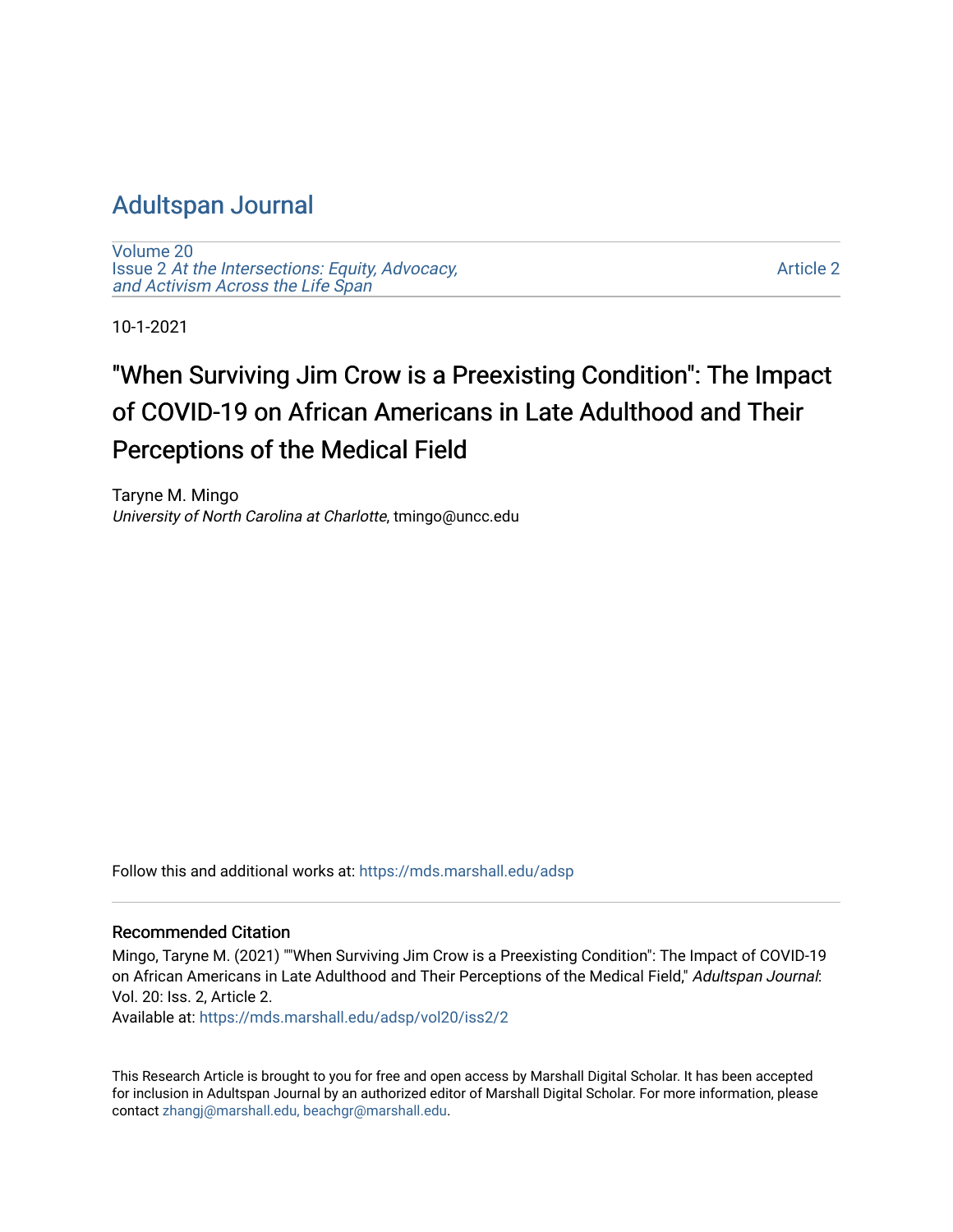# **"When Surviving Jim Crow Is a Preexisting Condition": The Impact of COVID-19 on African Americans in Late Adulthood and Their Perceptions of the Medical Field**

**Taryne M. Mingo**

*This article examines how the trauma of historical and structural racism affects one's health and well-being across the life span, specifically for African Americans identified as descendants of Africans enslaved in the United States (DAEUS). Counselors are provided with antiracist strategies to support the intersection of multiple social identities for DAEUS citizens in late adulthood disproportionately affected by COVID-19.*

*Keywords*: DAEUS, late adulthood, COVID-19, Jim Crow, intersectionality

At the height of the novel coronavirus (COVID-19) pandemic in March 2020, the Centers for Disease Control and Prevention (CDC) recognized vulnerable populations susceptible to dying from COVID-19 because of increased health vulnerabilities, focusing specifically on persons over 65 years of age (CDC, 2020b). The CDC (2020a) also recognized Black and Latinx persons as two vulnerable racial demographic populations susceptible to dying from COVID-19 at disproportionate rates compared with White Americans in the United States, specifically because of "social determinants of health" (para. 2). Therefore, Black and Latinx persons in late adulthood, or over 65 years of age, could be considered most vulnerable and least able to survive COVID-19. Counselors are called upon to advocate for the social and emotional needs of these populations and be informed about the significance of historical and structural racism contributing to their vulnerability in the United States.

On April 10, 2020, U.S. Surgeon General Dr. Jerome Adams gave a national press conference in the White House briefing room acknowledging Black and Latinx persons as being "socially predisposed" to health disparities, and, therefore, much more susceptible to dying from the virus as a result of preexisting

*© 2021 by the American Counseling Association. All rights reserved. Taryne M. Mingo, Department of Counseling, University of North Carolina at Charlotte. Correspondence concerning this article should be addressed to Taryne M. Mingo, Department of Counseling, University of North Carolina at Charlotte, 9201 University City Boulevard, Charlotte, NC 28223 (email: tmingo@uncc.edu).* 

. . . . . . . . . . . . . . . . . . . **ADULTSPAN***Journal October 2021 Vol. 20 No. 2* **85**

Published by Marshall Digital Scholar, 2022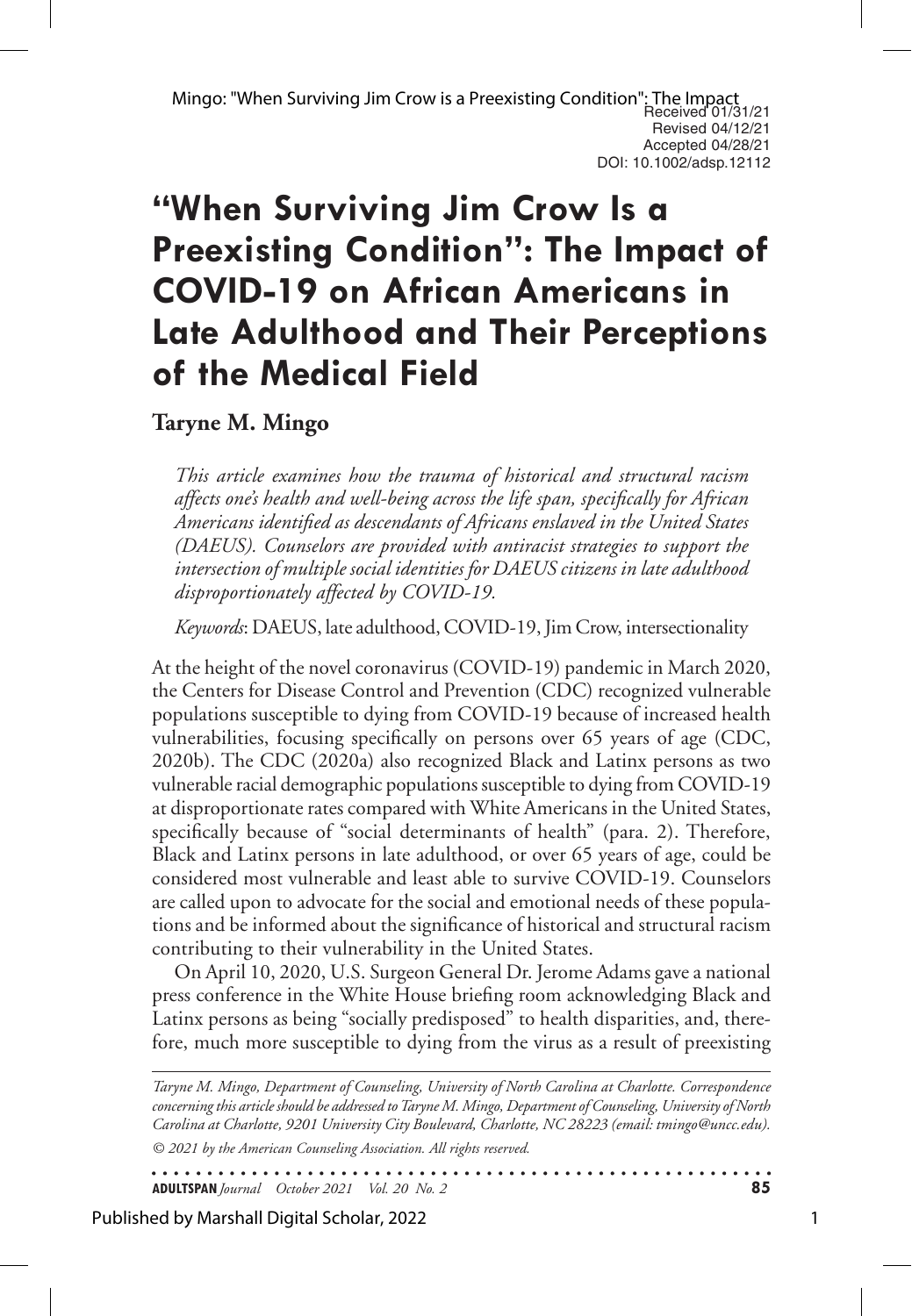health conditions such as diabetes, heart disease, and hypertension (Summers, 2020). Dr. Adams acknowledged that people of color were "not biologically or genetically predisposed to get COVID-19," but what is worth noting, for the purposes of this article, is when he asked people of color, specifically Black and Latinx Americans, to "step up" and "avoid alcohol, drugs and tobacco" to reduce the impact and effects of COVID-19 within marginalized communities (Summers, 2020). Despite the CDC publicly acknowledging that people of color were disproportionately at risk for COVID-19 exposure due to their occupations as essential employees, Dr. Adams instructed people of color to follow the White House Task Force rules and placed full responsibility on people of color to prevent COVID-19 spread in their communities by protecting their "Big Mama" or "Abuela" (Summers, 2020). Dr. Adams's public statement served to uphold a half-truth narrative about the health disparities among people of color, normalizing systemic racism and ignoring the ongoing traumatic impact of historical and structural racism on the health of people of color in the United States (Bunn, 2020). In effort to complete the narrative shared by the CDC and Dr. Adams, as author, I will provide a historical, contextual, and intersectional analysis of growing up in the Jim Crow South as told by 10 research participants. Through their narratives, I hope counselors will empathize with the citizens who are descendants of Africans enslaved in the United States (DAEUS) and understand their reluctance to seek help from mental health settings due to a lifetime of anti-Black health care in medical settings, and I urge counselors to strive to promote antiracist interventions acknowledging the impact of historical racism on the health of DAEUS citizens.

## **THE DAEUS STUDY**

Participants' excerpts from my ongoing qualitative research study, "Exploring the Impact of Historical Racism on the Health of African Americans (DAEUS) in Late Adulthood During a Global Pandemic," are shared throughout this article to highlight DAEUS citizens' perceptions of the medical field after a lifetime of experiencing legalized segregation and racism—also known as the Jim Crow era—and anti-Black health care. The purpose of this phenomenological research study is to explore the experiences of African Americans in late adulthood, specifically DAEUS citizens who grew up during the Jim Crow era (1930–1955), to develop major themes that more adequately reflect how trauma across the life span affects one's overall well-being. Through snowball sampling and the use of audio-recorded, semistructured interview questions, I met with each participant individually to understand their lived experiences during the Jim Crow era, perceptions of their health, and perceptions of health care settings today. The study's theoretical framework is grounded in the five tenets of critical race theory (Delgado & Stefancic, 2017) and guided by Bowleg's (2012) five assertions that a lens of intersectionality (Crenshaw, 1995) in health care settings is critical to achieve equitable public health for all.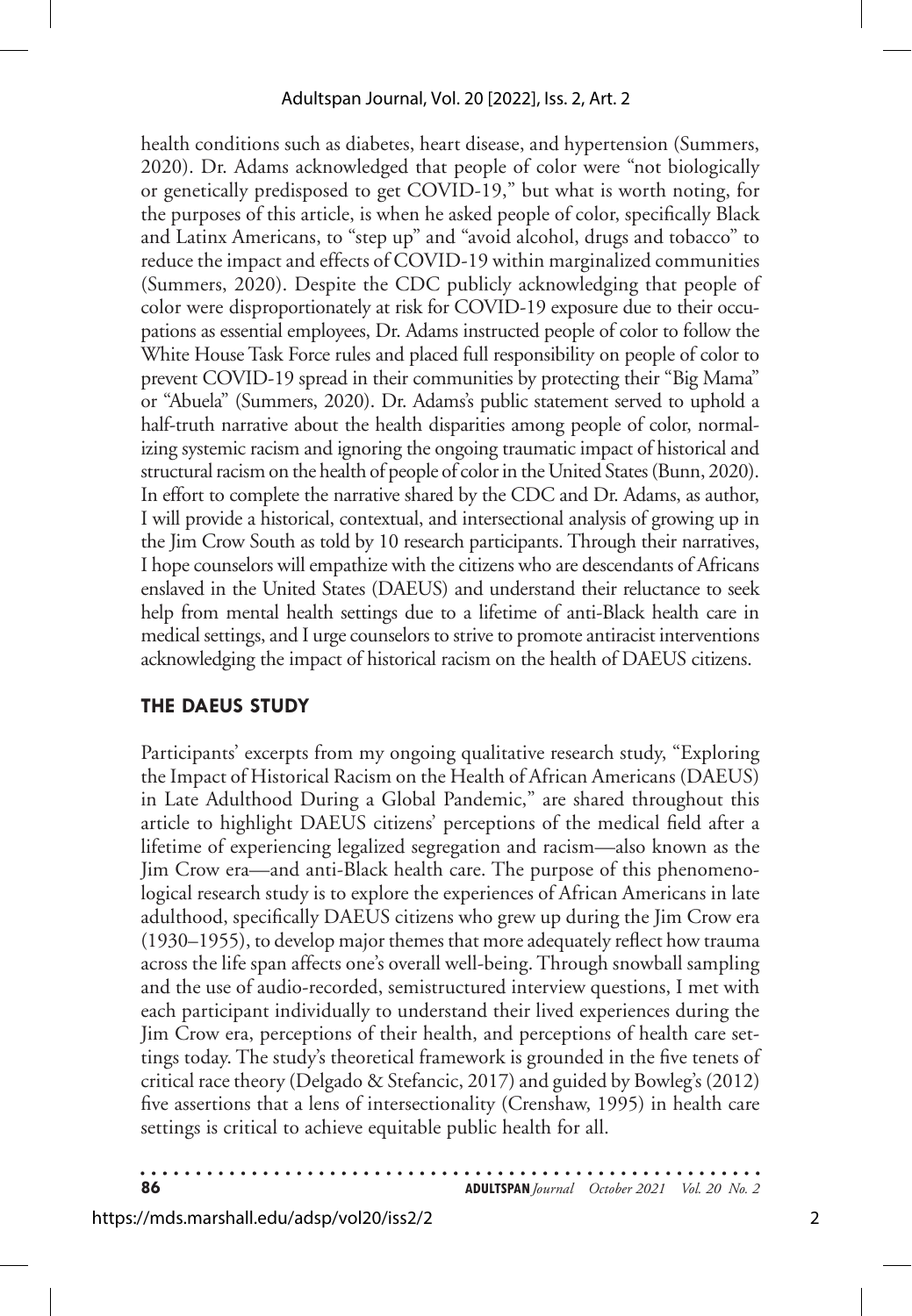#### Mingo: "When Surviving Jim Crow is a Preexisting Condition": The Impact

Research participants consisted of a small group of African American individuals  $(N = 10)$  between 68 and 90 years of age whose childhood and adolescent experiences reflect the traumatic effects of growing up in the segregated U.S. southern region. Specifically, these research participants identified as DAEUS who have experienced a lifetime of overt, structural racism and discrimination and may feel inhibited to seek help in medical settings due to previous or current discriminatory experiences by health care professionals. The geographic backgrounds of each participant included the southern states of Alabama, Georgia, North Carolina, Virginia, and Tennessee. Their occupational histories included retired educators, nurses, law enforcement personnel, veterans, and factory technicians. Of the 10 participants, seven were women and three were men, 80% lived alone but were supported by their children, and 40% described having at least a master's degree. In terms of health status, 70% of participants described their health as adequate for their age, and 90% of participants acknowledged having at least one serious health concern such as heart disease, Type 2 diabetes, chronic kidney disease, and/or hypertension. Among all participants, 50% stated that they visited health care settings at least 2 to 3 times a month for routine checkups, and 30% acknowledged the need to visit health care settings for emergency reasons at least 3 times a year. All participants attended segregated, all-Black schools in the South; 70% attended segregated schools for the full duration of their school experience, whereas 20% experienced the trauma of integrating into predominantly White classrooms.

When considering the long-term consequences of being legally treated as second-class citizens and denied adequate care because of one's racial identity, it should be no surprise that surviving individuals of the Jim Crow era would suffer a number of physical and mental health disparities into late adulthood. Add today's global COVID-19 pandemic involving a virus that has deadly consequences for anyone with preexisting health conditions, DAEUS citizens in late adulthood are dying at disproportionate rates in comparison with White persons in the same age group as a direct result of historical and ongoing racism in the country. Therefore, counselors who wish to support this population safely should reflect on how their current perceptions of historical racism reinforce White supremacy and/or perpetuate anti-Black treatment through limited counselor self-awareness, cognitive dissonance, and deflection when reading about racial trauma in the United States.

The remaining sections of this article will provide excerpts from research participants whose various backgrounds reflect the long-term impact of structural racism and legal discrimination, particularly as they relate to the intersection of race, gender, and socioeconomic status. Participants' names have been changed to protect confidentiality. By incorporating research participants' experiences growing up in the U.S. South, this article will accomplish three goals: (a) highlight the lifelong, traumatic impact of legalized racism and racial segregation on the physical and mental well-being of DAEUS citizens; (b) examine the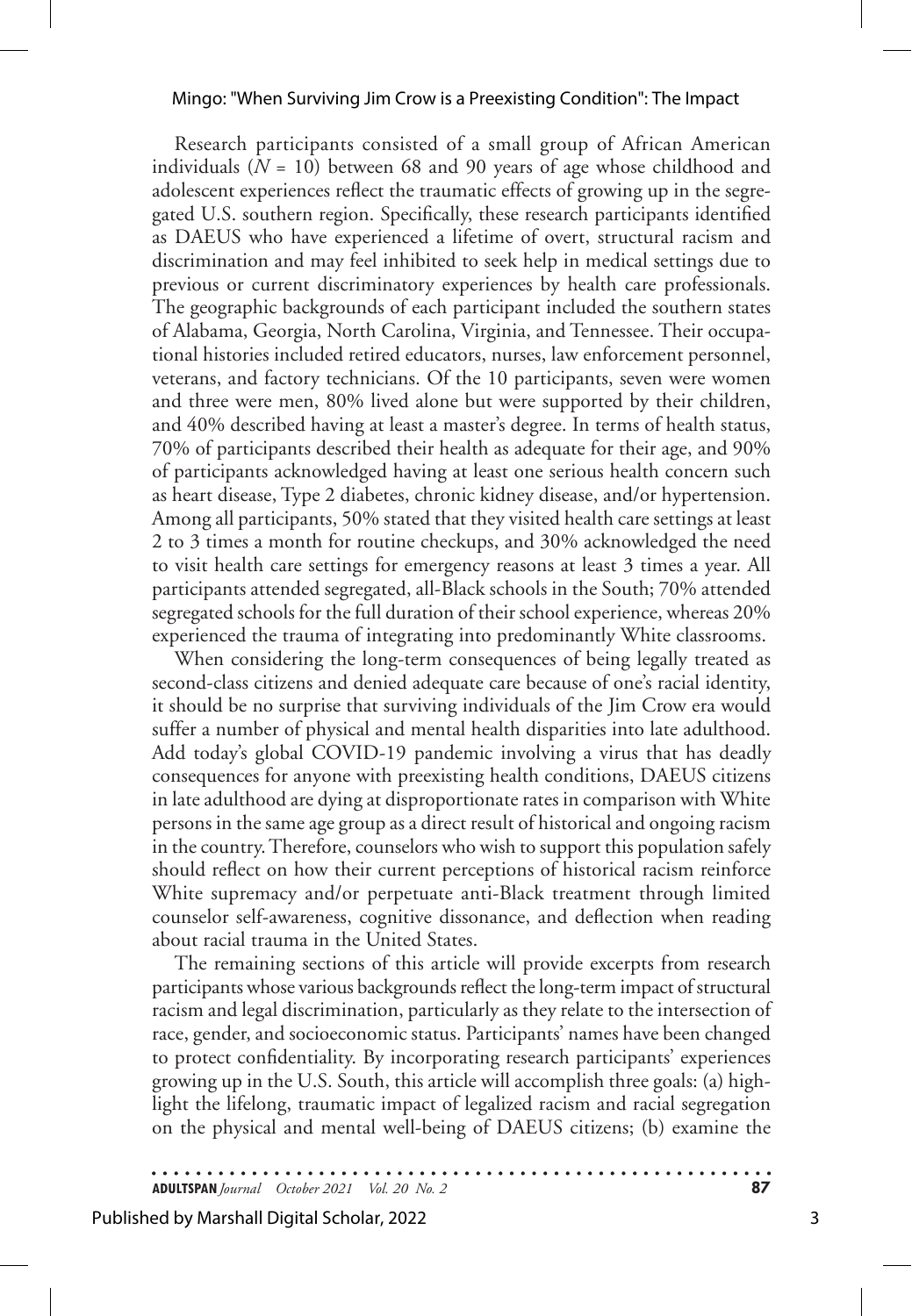medical field's history of upholding standards of White supremacy, including anti-Black health care practices; and (c) provide counselors with antiracist counseling strategies that incorporate the intersection of multiple social identities for DAEUS clients in late adulthood challenged by the national impact of COVID-19. The focus on African Americans identified as DAEUS is not to suggest non-DAEUS Black citizens are not severely affected by racism but to highlight the unique impact of generational trauma and poverty as a direct result of slavery in the United States.

## **RACISM IS TRAUMA**

Racial health disparities have existed long before the COVID-19 pandemic. In fact, I would argue that the physical, mental, and economic impact on the lives of Black people began with White colonization and White violence, most notably beginning with the transatlantic slave trade. Consider, also, the inevitable health consequences caused by chattel slavery, over 100 years of lynching, segregation, legal discrimination, mass incarceration, and police brutality, to name a few. Despite the dismantling of Jim Crow laws and updated constitutional rights preventing the discrimination against anyone based on race, more covert forms of racism have emerged to contribute to the chronic stress of DAEUS citizens, all of which have a significant effect on a person's health (Forde et al., 2019; Rogers et al., 2020). Racism is trauma, and it can have a significant impact on the mind and body (Bryant-Davis & Ocampo, 2005). Considering White Americans live 5 to 7 years longer than Black Americans due to disparities in income, education, health, and occupation (Geruso, 2012), it calls to question the quality of life for Black Americans, specifically DAEUS citizens.

## **"The Way It Was"**

Upon the issuance of the Emancipation Proclamation in 1865, many DAEUS families, having no money, education, or transportation to leave, remained on plantations. As a result, generations continued as sharecroppers working long hours for meager wages. Eli, a 69-year-old Army veteran, described his youth as a sharecropper in the cotton fields of Madison, Georgia. He said, "We worked from sun up to sun down, and were only paid three dollars a day! And this was the '50s." Working as a sharecropper meant living in dilapidated housing and enduring harsh conditions, and access to a doctor was not guaranteed. Stacy, a 72-year-old Alabama woman, talked about witnessing her sister step on a nail completely barefoot, but since White doctors would not treat Black patients in her town, her family had to rely on home remedies. She said, "My aunt pulled the nail out with her hands, she put some fat on it, and told our mom to keep a penny tied around her ankle. That was it."

The Jim Crow laws of segregation reinforced the inferiority of Black Americans while promoting White supremacy. Some research participants described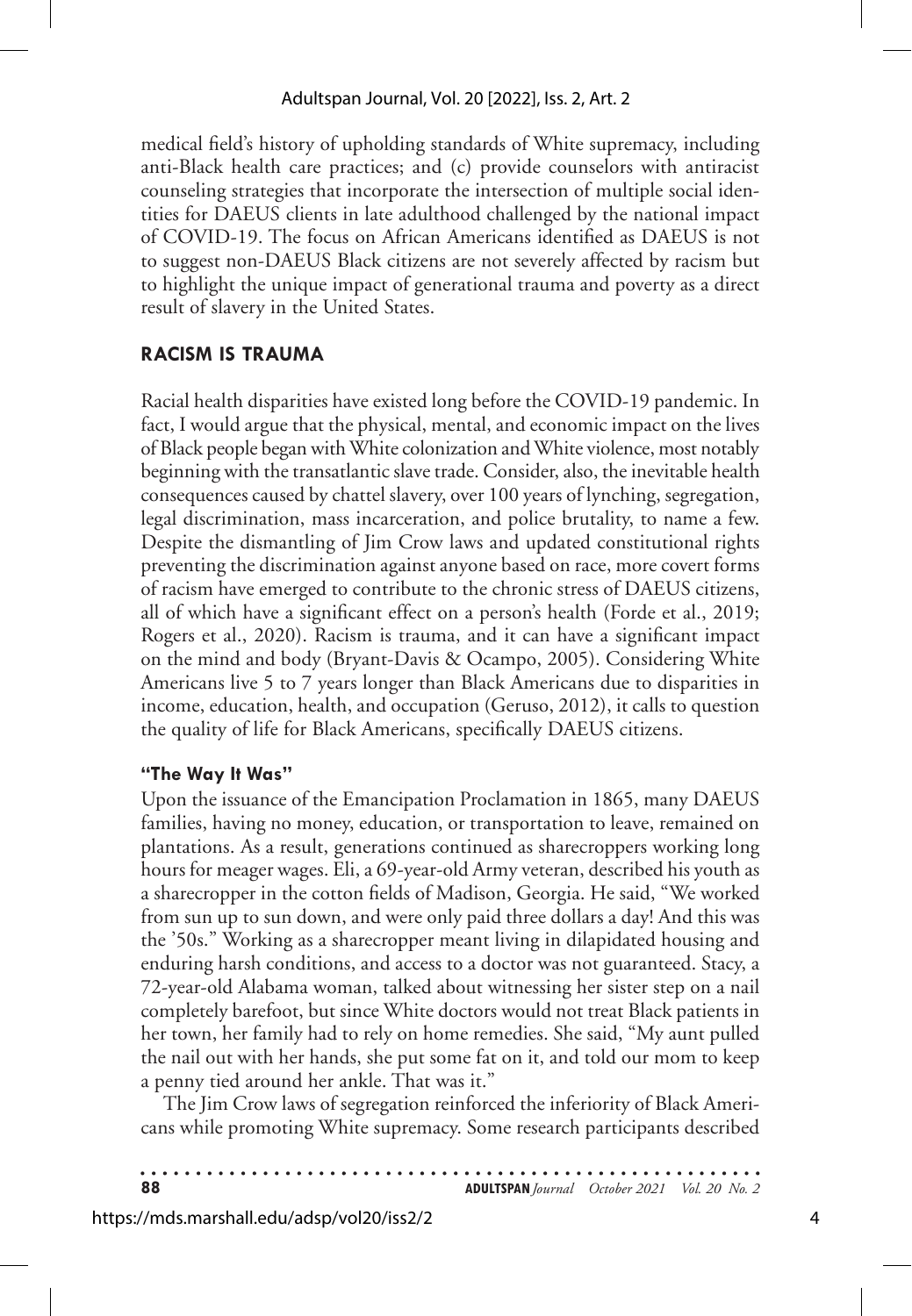having to step off the sidewalk whenever a White person approached, as well as the emotional toll of witnessing their parents cater to the needs of White people as maids and handymen. "Every time my uncle saw a White man, he'd jump off the sidewalk and tip his hat, 'Mornin' sir,' he'd say," stated Sam, 68 years old. He added, "You just tried not to put yourself in a dangerous situation. And I remember the 'Whites Only' signs. Meant having to stay in our place." Similarly, Wesley, a 75-year-old participant, described having to walk around to the back of a restaurant when he and his family wanted to go out for dinner. He stated, "Colored folks, we weren't called Blacks back then, had to be seen in the back. The sign said, 'Coloreds Only.' The way it was."

In addition to the experiences of Eli, Stacy, Sam, and Wesley, two other participants, Barbara and Zet, described being denied seating at counter-top restaurants; the experiences of drinking at "Coloreds Only" dirty water fountains; and, as children, seeing billboards on the highway stating, "Nigger, get out of town before the sun goes down." Barbara, a 70-year-old Virginia woman, added, "Even the beach was segregated! By a rickety old fence. The White side had an amusement park, but our side had maybe one vending machine. I mean, it's the same ocean!" According to Zet, a 69-year-old retired deputy sheriff, segregated schooling reinforced feelings of inferiority to White people: "We always got second-hand books from the White schools. And our Black teachers would hit us when the White superintendent visited our room to make us stand at attention." Wesley described walking into an all-White drug store when he was a child to purchase some gum, when a White girl his age eating an apple spit apple chunks into his face. He shared, "I hit her back though, ha! But the adults, all White, called me names and chased me out. We were supposed to stay in our place. Not me."

## **Racial Trauma at the Intersections**

The subtle differences in treatment of DAEUS women and men revealed the intersection of gendered racism and how it affected the physical and mental health of participants. Ms. Lucy, a Georgia woman approaching her 91st birthday in January 2021, acknowledged the vulnerability of being a sharecropper and a woman in the South, especially around the White farm owner who owned the plantation her family lived on. She stated, "There were a lot of biracial children. You had to be careful and walk on eggshells. If he raped you, who would say he didn't." Subsequently, Eli, a biracial man, described what happened when his mother was victimized by the White man who owned the farm they worked on as sharecroppers: "When our family saw me, they blamed her for getting them kicked off the plantation. It was like we were in a mental prison ourselves. Felt we deserved it."

With regard to the experiences of DAEUS men, Sam, a former truck driver, described the difficulty of a Black man finding a well-paying job that did not require physical labor. Sam stated he eventually found work as a truckdriver and, for almost 20 years, made close to \$70,000 per year. He said, "You know, White people did not give you those kinds of jobs, and for a Black man in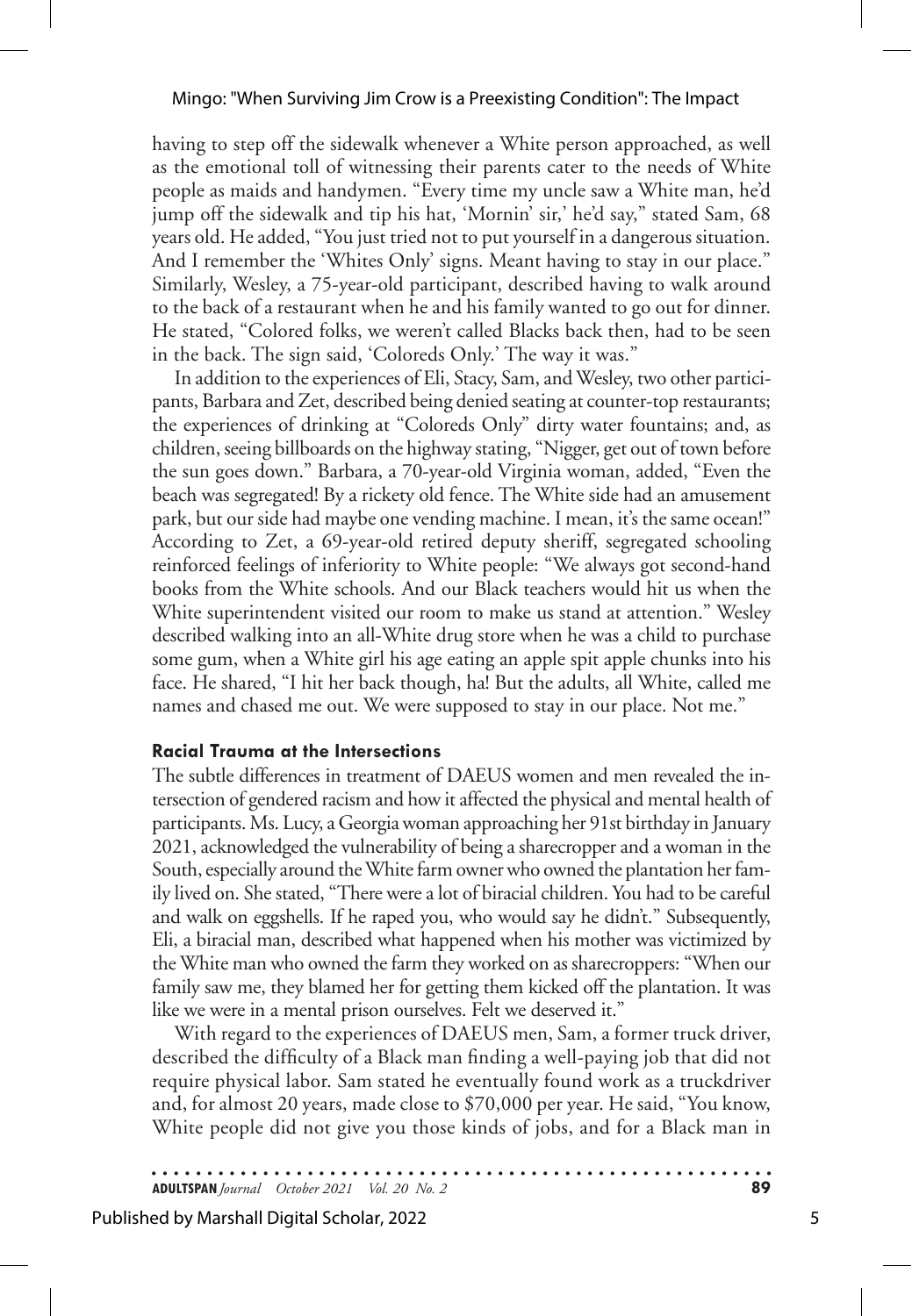the late '70s that was a lot of money." Sam also acknowledged the difference in pay scale and workload between Black and White truck drivers. He stated White drivers were paid \$13 per hour and Black drivers were paid \$10 per hour, even when paired in the same truck. In addition, Sam described how Black drivers were expected to load and unload heavy pallets of cargo, whereas White drivers remained in the truck watching them unload or went inside a convenience store to eat. When asked why he decided to retire after 20 years, he said, "The physical labor was too much and I had to leave. Some of the other guys stayed because they had to, but most ended up [on dialysis and had to retire]."

Two participants from the same small town in Georgia described uniquely different perspectives of the Jim Crow era due to their families' socioeconomic status. Wesley, a retired educator, spoke proudly of his father's activism in the town's local NAACP chapter, his mother's background as a teacher, and his parents' persistence in reminding him that being Black was not a curse. Wesley stated, "My grandfather had owned property since 1905, and we had our own doctors and teachers. Everything was ours, so our humanity was never affected. Being Black motivated us." Zet, on the other hand, shared a different experience. She described how her father's death left her family with very little money when she was a child and how she grew up believing Black people were low on the totem pole. She stated, "I never thought to myself, 'These White people are racist,' but 'Why did we have to be Black?'" Fortunately for Zet, her family's church was the one place she felt a sense of self-esteem, surrounded by other Black leaders in her church.

## **CONSEQUENCES OF LONG-TERM ANTI-BLACK HEALTH CARE PRACTICES**

Intergenerational trauma suggests children can genetically inherit the unprocessed trauma of their parents' traumatic experiences and, in some cases, maintain similar behavioral patterns or coping mechanisms in response to genetically inherited trauma (Barker et al., 2019; Connolly, 2011). The existence of intergenerational trauma among DAEUS clients, of any age, indicates the need for counselors to understand the physical and mental health consequences of long-term anti-Black health care, especially in a global pandemic. Ms. Lucy, a former motor technician, described a White doctor's unwillingness to treat her when she was sick as a teenager: "He wouldn't even touch me. Just said, 'Nothing's wrong with her. She just needs to eat.' Then left. But we didn't have any food, and I was tissue-paper thin." The combination of poverty and a lifetime of race-based trauma should be recognized by counselors as significant indicators of chronic stress (Yoshikawa et al., 2012). For many DAEUS citizens growing up in the South, medical attention was either nonexistent or inadequate. Ms. Lucy, Zet, and Eli described the segregated wards in hospitals and how, as children, they watched all the White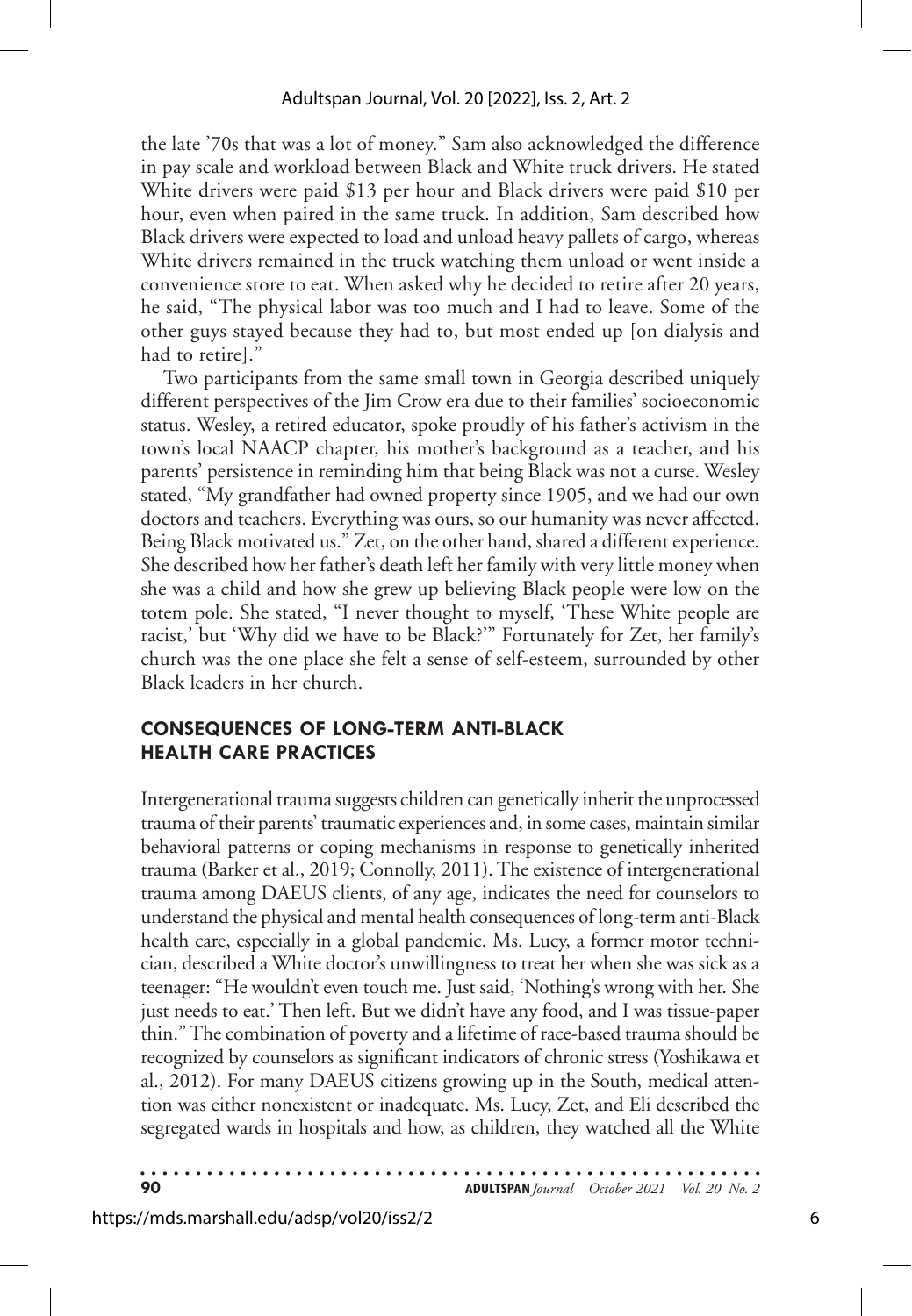#### Mingo: "When Surviving Jim Crow is a Preexisting Condition": The Impact

patients be treated first while they were seated in dirty waiting rooms. Eli stated, "I remember it would take a long time for the doctor to arrive, and his demeanor said, 'Let me get in and get out.'" He added, "I never knew what it was like to be seen by a caring White doctor until I received services through the VA [Veterans Affairs] after I joined the military."

Unfortunately for Black Americans, centuries-long exposure to racism, White supremacy, and anti-Black governmental policies and procedures has left little time for healing from intergenerational trauma and is likely one of the causes of health disparities within the Black community today. Sam described the consequences of growing up in a wood cabin with no electricity or refrigeration, which meant an inability to have access to milk or meat at home, and always having to go to bed fully dressed during the winter. Sam stated, "But when I got my first job at 19, I tasted ham for the first time, and always loved the taste. I know it's why I have blood pressure problems now." Just as trauma counselors support clients who have adopted behavioral patterns to cope with past traumatic events, counselors should be mindful about personal biases pertaining to health and dietary habits in the Black community. Zet, in particular, felt that the ongoing narrative about health disparities among the Black community contributed to inadequate care from doctors even during the COVID-19 pandemic. He said, "Doctors assume your health is bad because you're Black. So they don't give full energy to help you. Like we're cursed to be sick, so why bother saving us."

#### **"Black People Don't Feel Pain"**

Damon Tweedy, author of the 2015 book *Black Man in a White Coat: A Doctor's Reflections on Race and Medicine*, acknowledged a common racist perception that Black persons have a higher tolerance for pain in comparison with Whites. Being privy to this stereotype as a Black woman myself, it was not a surprise to hear my research participants share similar interactions they had with medical staff, whom they felt carried this same perception when treating them as patients, particularly nurses who were inconsiderate in acknowledging their level of pain. Nina, a 68-year-old retired educator, stated, "He was just going to put the dialysis needle in without any numbing cream! I jumped. Then he said, 'Oh, your arm looked tough enough.'" Jenny, a 68-year-old Tennessee woman, stated, "This White phlebotomist stuck me four or five times, never apologized, and got visibly mad at me when I requested a different nurse to put in the IV line!" Ms. Lucy added, "When I was a teenager, White doctors had a room for Whites and a room for Blacks. It didn't matter how much pain you were in, they would treat White patients first and get to you around 10 o'clock at night." For counselors wishing to support this population, we must consider the ways we reinforce this perception in counseling practices, including ways we diminish the emotional pain of DAEUS clients in late adulthood in counseling settings.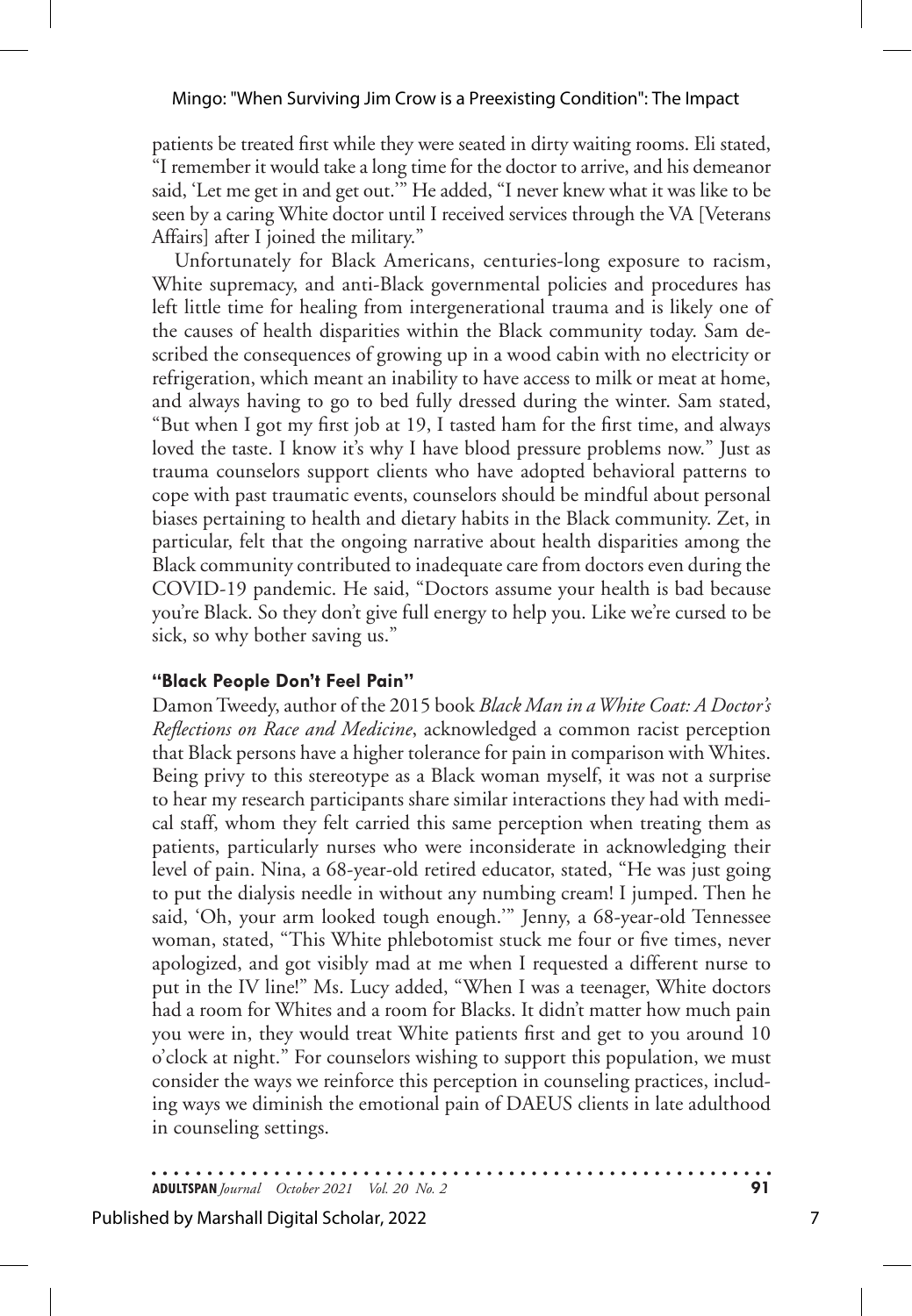#### **Black Health Matters**

Although the Tuskegee Syphilis Study from 1932 to 1972 is a highly referenced source for the Black community's distrust of the medical profession, the White medical community's treatment of DAEUS citizens has demonstrated centuries-long mistreatment and indifference to Black health. One research participant, Barbara, stated, "White doctors weren't shy about dismissing you as a Black patient. They assumed we were uneducated, and so we would receive the worst care." As a nurse of over 30 years, Jane, a 71-year-old Georgia native, described how Black nurses at her medical facility were frequently given an increased number of patients in comparison with White nurses, and how White nurses were not expected by management to treat Black patients. Jane stated, "It was probably a good thing though. It was obvious the White nurses did not see Black patients as human the way they acted around them. Like they didn't want to touch them."

Three other research participants also discussed how doctors automatically assume that the participants, even now in their late adulthood, cannot afford the best medical procedures to heal their ailments and tend to offer superficial medical advice. Nina explained how frustrated she became by her nephrologist's failure to provide multiple health care options. She said, "When I found out I had chronic kidney disease, my nephrologist automatically tried to prep me for hemodialysis. But a White coworker told me about at-home peritoneal dialysis." In addition, she discussed feeling discriminated against after she confronted the nephrologist about his failure to provide all options to treat her kidney disease: "He said, 'Well, peritoneal dialysis requires a constant sterile environment and being able to follow procedures methodically.' I changed nephrologists." Fortunately for Nina, she successfully managed at-home peritoneal dialysis for 6 years before receiving a kidney transplant in 2017.

Jenny, an Army veteran, felt the negative media coverage about Black people's substance use was the cause of her inability to get pain medication from her White dentist. Jenny stated, "I go to the same dentist as my White friends, but they get pain medicines, I don't. When I ask, he just says, 'Not needed. It won't help you.'" Although she realized other DAEUS citizens have been affected differently by "the system," Jenny felt her military background and parents' reliance on natural herbs instead of medication were the source of her ability to advocate for her own health. In fact, various studies have found racial disparities related to doctors' willingness to give pain medication, whereby Black patients were less likely than White patients to receive medication (Goyal et al., 2015; Hampton et al., 2015; Hoffman & Trawalter, 2016). Unfortunately, for many of the research participants, the fight to be heard and treated fairly by White doctors and nurses is an ongoing battle, and accepting the care of White physicians is something to be taken at face value. As Zet put it, "I have no choice but to rely on my previous experiences with White doctors. But I always hope their actions prove me wrong."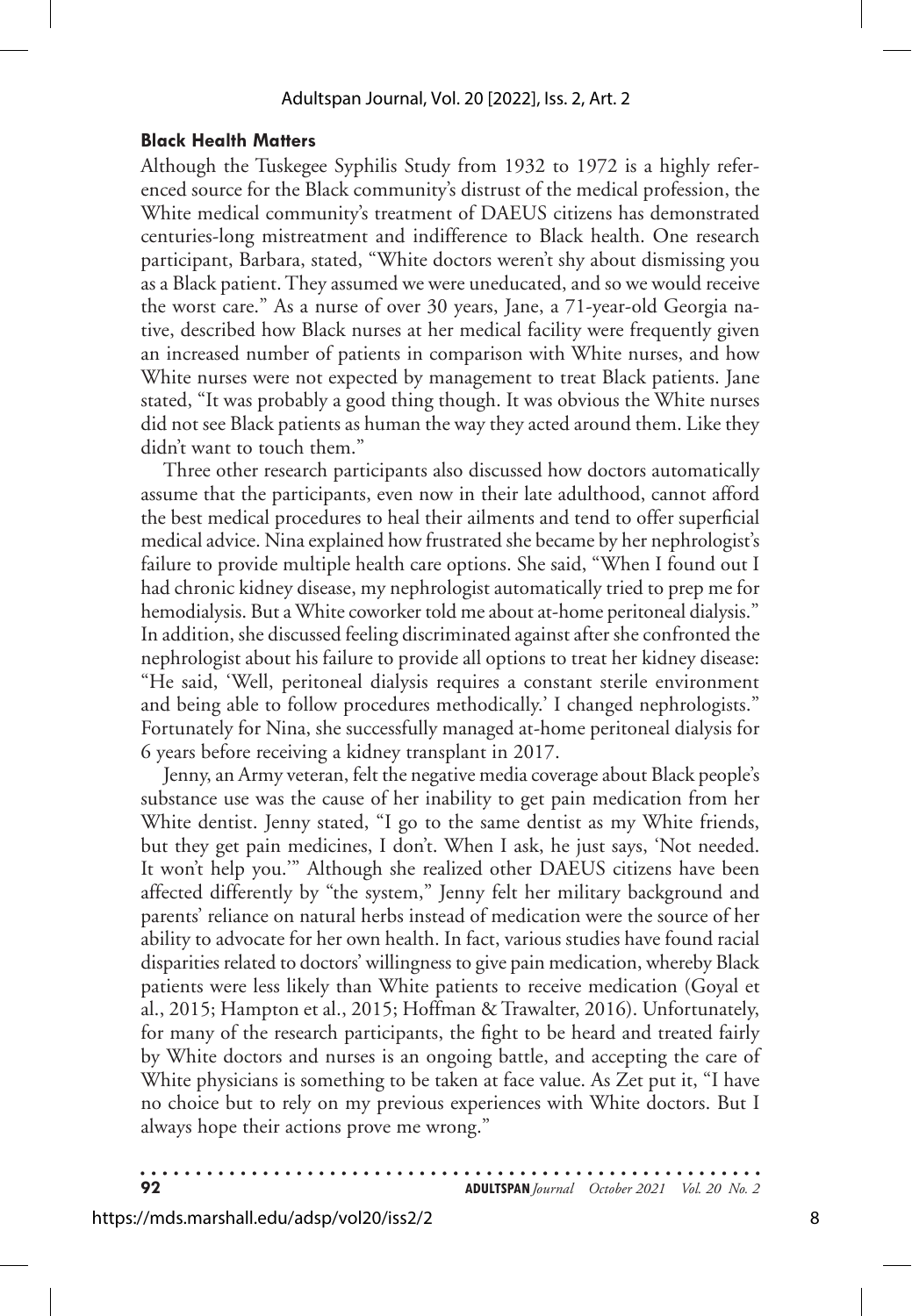## **PROVIDING INTERSECTIONAL ANTIRACIST COUNSELING STRATEGIES FOR DAEUS CLIENTS IN LATE ADULTHOOD**

First and foremost, it is important for counselors to recognize that although DAEUS clients share a historical experience, they are not a monolithic group, and depending on their families' level of access and location, they may not view their past experiences during a period of legalized racism as traumatic. As mentioned by participants in this study, their interactions with White persons and the medical community were shaped by the intersection of gendered racism, class, state laws, and, in the cases of Eli and Jenny, privileges offered by military life. Some DAEUS families were able to migrate North to escape the hostile race relations of the South, and although they were still not treated as equals in the North, opportunities for economic advancement and Black health care improved. Therefore, counselors should actively engage in literary awareness about the historical impact of systemic oppression, specific to DAEUS clients, to safely support this population and prevent further traumatization and mistrust. Being informed goes beyond traditional-style book clubs or reading groups, and White counselors are encouraged to be accountable and engage in courageous conversations that challenge cognitive dissonance or deflection as a result of White fragility. The American Counseling Association's (ACA) Advocacy Competencies (J. A. Lewis et al., 2003; Toporek & Daniels, 2018) are the recommended next step to support the intersectional differences among DAEUS clients in late adulthood as well as their support systems in the midst of a global pandemic.

Given the threat of COVID-19 and external social factors contributing to the vulnerability of DAEUS clients in late adulthood, such as the high percentage of Black persons representing "essential employees" supporting DAEUS clients in late adulthood, these recommendations will focus on the meso level of advocacy. According to the ACA Advocacy Competencies' meso level of working *with clients,* also known as *community collaboration*, counselors identify and address barriers within their community that affect clients and operate as an ally for clients by including client voice when examining issues and determining a course of action (J. A. Lewis et al., 2003; Toporek & Daniels, 2018). Through engaging in literary awareness about the complexity of systemic oppression, counselors will understand why simply following the White House Task Force rules regarding COVID-19, as suggested by the U.S. Surgeon General, will not protect DAEUS clients in late adulthood. Therefore, putting DAEUS clients and their support systems in the role of experts and leaders to address realistic means of preventing COVID-19 spread is key. In a virtual format, counselors can collaborate with this population to develop solutions. One example may be developing a recorded virtual monologue about a topic addressing an equity gap in their community, such as transportation challenges for DAEUS clients ages 65 and older who can no longer rely on public transportation without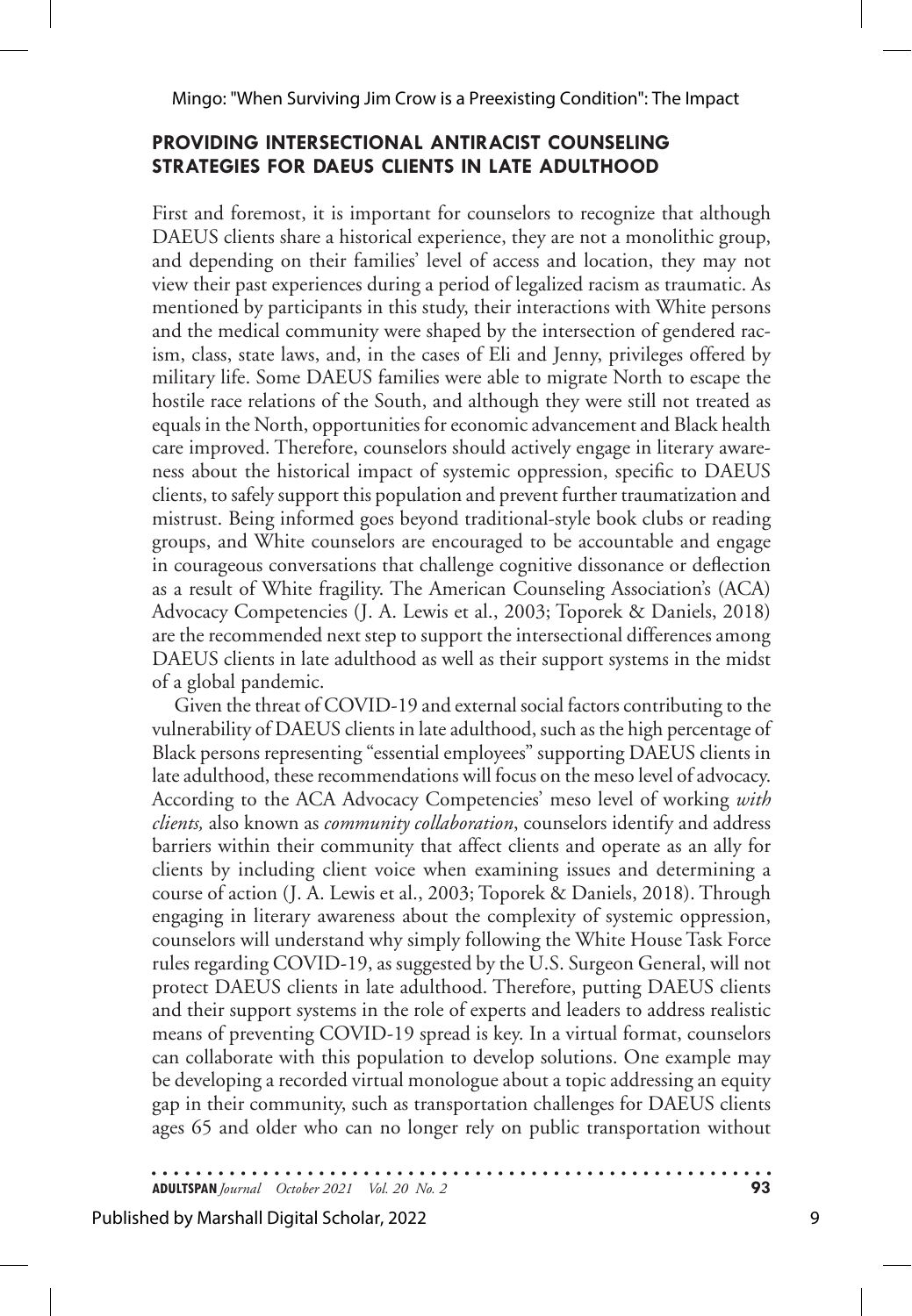potentially exposing themselves to COVID-19. This recording could be shared by the counselor in privileged spaces to promote change. For the purposes of confidentiality, an audio recording may be considered the best option.

The ACA Advocacy Competencies' meso level of working *on behalf* of clients*,* also known as *systems advocacy*, encourages the counselor to advocate on behalf of their clients in spaces they may not have access to, such as counseling conferences and committees, counselor preparation courses, or clinical group supervision meetings (J. A. Lewis et al., 2003; Toporek & Daniels, 2018). Counselors can take collaborative solutions from DAEUS clients and their support systems, and they can copresent these ideas in privileged virtual spaces such as clinical committee meetings. The goal is not only to provide DAEUS clients an outlet for testimony of their experiences, but also to position DAEUS clients and their support systems in the role of experts in providing ideas and suggestions in spaces they would not normally have their voices heard. These opportunities, in conjunction with potential virtual group counseling sessions, can have a profound effect of healing among DAEUS clients when they are able to have a direct impact on their circumstances in addition to receiving external support. Antiracist counseling should move from being passively self-informed to actively developing an advocacy plan on behalf of the clients' personal community.

Finally, and in terms of transparency, language matters when discussing identity and marginalization, as terminology surrounding identity is intersectional (Bowleg, 2012). The U.S. Surgeon General, Dr. Jerome Adams, referred to African Americans who were disproportionately reflected in the COVID-19 death toll as being "socially predisposed" (Bunn, 2020), and the CDC (2020a) in its website acknowledged "social determinants of health" as contributing to preexisting health conditions among people of color. Counselors are called upon to not only recognize the history of DAEUS clients but also use terminology that adequately represents their trauma and avoid the use of terminology that promotes White comfort at the expense of DAEUS clients' direct experiences. Putting racism at the center of discussions about health disparities among people of color provides contextual understanding for the health of people of color without indirectly blaming them for their illnesses, especially when describing the impact of historical racism on the lives of DAEUS citizens. Therefore, when finding ways to support DAEUS clients in late adulthood affected by COVID-19, counselors should be mindful of their perceptions and biases regarding the health of this specific population.

#### **IMPLICATIONS FOR COUNSELING**

On December 20, 2020, Dr. Susan Moore, a 52-year-old Black medical physician, died of complications from COVID-19 a few weeks after sharing a selfrecorded video describing the racially biased treatment by a White hospital physician. In the video, Dr. Moore described how her complaints of pain and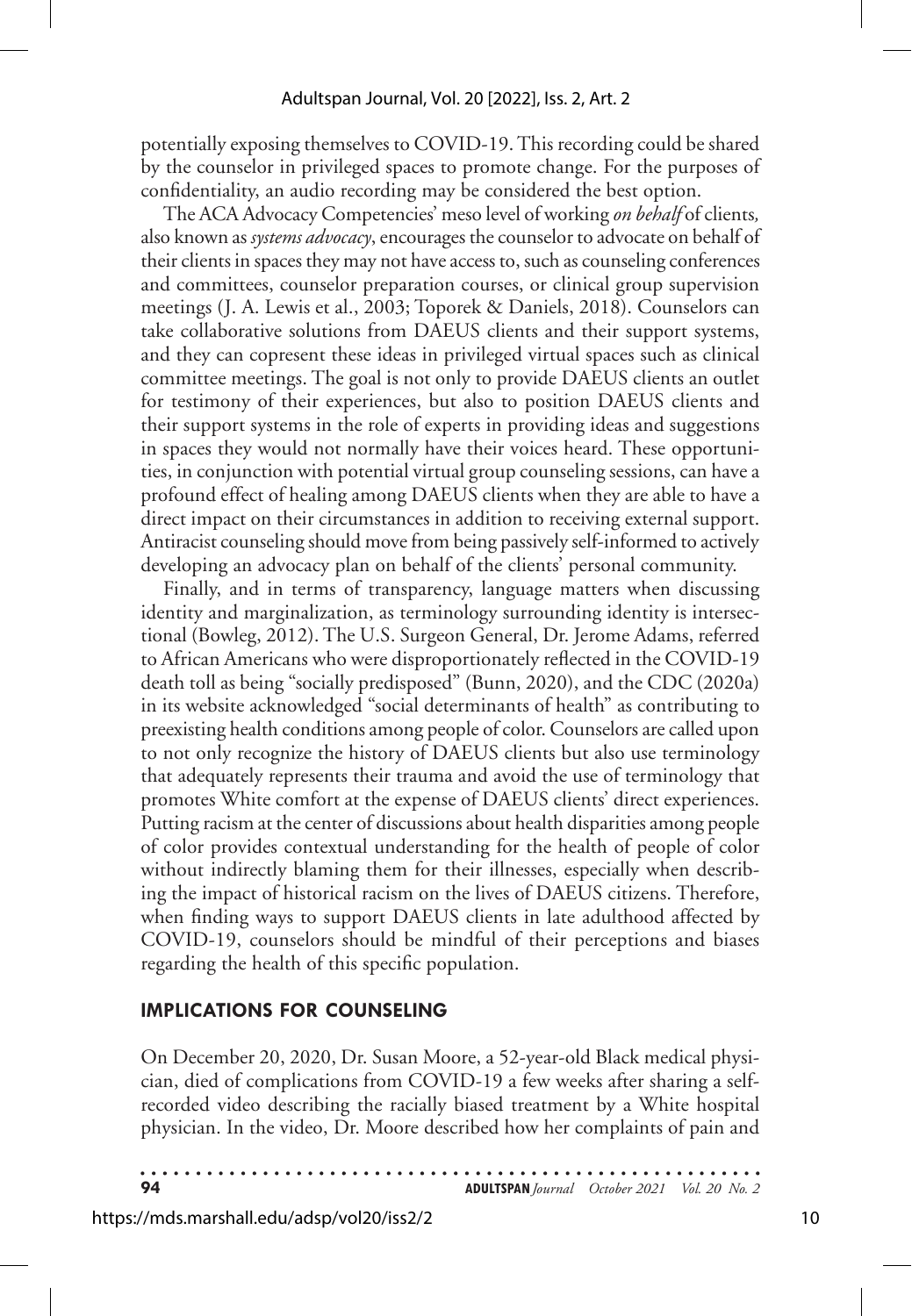#### Mingo: "When Surviving Jim Crow is a Preexisting Condition": The Impact

discomfort were not taken seriously and how the hospital doctor refused to give her more narcotics before releasing her to go home soon afterward (Eligon, 2020). The heartbreaking video not only highlighted the vulnerability of Black Americans in health care settings but also served to combat the assertion that medical bias only impacts poor Black patients. For many Black Americans who witnessed Dr. Moore's nationally televised plea for help, only to learn she died, what happened to her served to retraumatize and reinforce what has been known to DAEUS citizens for centuries: "I put forth and I maintain if I was White, I wouldn't have to go through that," stated Dr. Moore just before her passing from COVID-19 complications.

Although it is evident that COVID-19 does not discriminate, the same cannot be said about the U.S. health care system, including the mental health care systems. There is overwhelming evidence suggesting racial/ethnic minority patients continue to receive worse health care than White patients (Agency for Healthcare Research and Quality, 2020; Hatzenbuehler et al., 2013). Counselors need to advocate for Black and Latinx clients through advocacy and active dialogue. The global pandemic, in which Black and Latinx persons are dying in disproportionate numbers, reveals the need for interventions to address social inequality among groups most at risk for unfair or unequal treatment in health care settings. Incorporating intersectionality to understand racism may provide an opportunity to promote counseling practices that incorporate systemic and structural racism (T. T. Lewis & Van Dyke, 2018). Intersectional approaches to racism assume that racism experiences do not exist in a vacuum and change as a function of one's membership to multiple marginalized identity groups. Therefore, there is a definite need for more research in counseling focusing on how discrimination affects people of color's health (T. T. Lewis & Van Dyke, 2018) and the long-term health consequences of racial trauma across the life span.

#### **REFERENCES**

- Agency for Healthcare Research and Quality. (2020). *2018 national healthcare quality and disparities report.*  https://www.ahrq.gov/research/findings/nhqrdr/nhqdr18/index.html
- Barker, S., Sedgemore, K., Tourangeau, M., Lagimodiere, L., Milloy, J., Dong, H., Hayashi, K., Shoveller, J., Kerr, T., & DeBeck, K. (2019). Intergenerational trauma: The relationship between residential schools and the child welfare system among young people who use drugs in Vancouver, Canada. *Journal of Adolescent Health, 65*(2), 248–254. https://doi.org/10.1016/j.jadohealth.2019.01.022
- Bowleg, L. (2012). The problem with the phrase *women and minorities*: Intersectionality—an important theoretical framework for public health. *American Journal of Public Health*, *102*(7), 1267–1273. https:// doi.org/10.2105/ajph.2012.300750
- Bryant-Davis, O., & Ocampo, C. (2005). The trauma of racism: Implications for counseling, research, and education. *The Counseling Psychologist, 33*(4), 574–578. https://doi.org/10.1177/0011000005276581
- Bunn, C. (2020, April 15). *Black health experts say Surgeon General's comments reflect lack of awareness of Black community.* NBC. https://www.nbcnews.com/news/nbcblk/black-health-experts-say-surgeon-general-scomments-reflect-lack-n1183711
- Centers for Disease Control and Prevention. (2020a, July 24). *Health equity considerations and racial and ethnic minority groups.* https://www.cdc.gov/coronavirus/2019-ncov/community/health-equity/raceethnicity.html

. . . . . . . . . . . . . . . . .

. . . . . . . . . . . . . . . . . . **ADULTSPAN***Journal October 2021 Vol. 20 No. 2* **95**